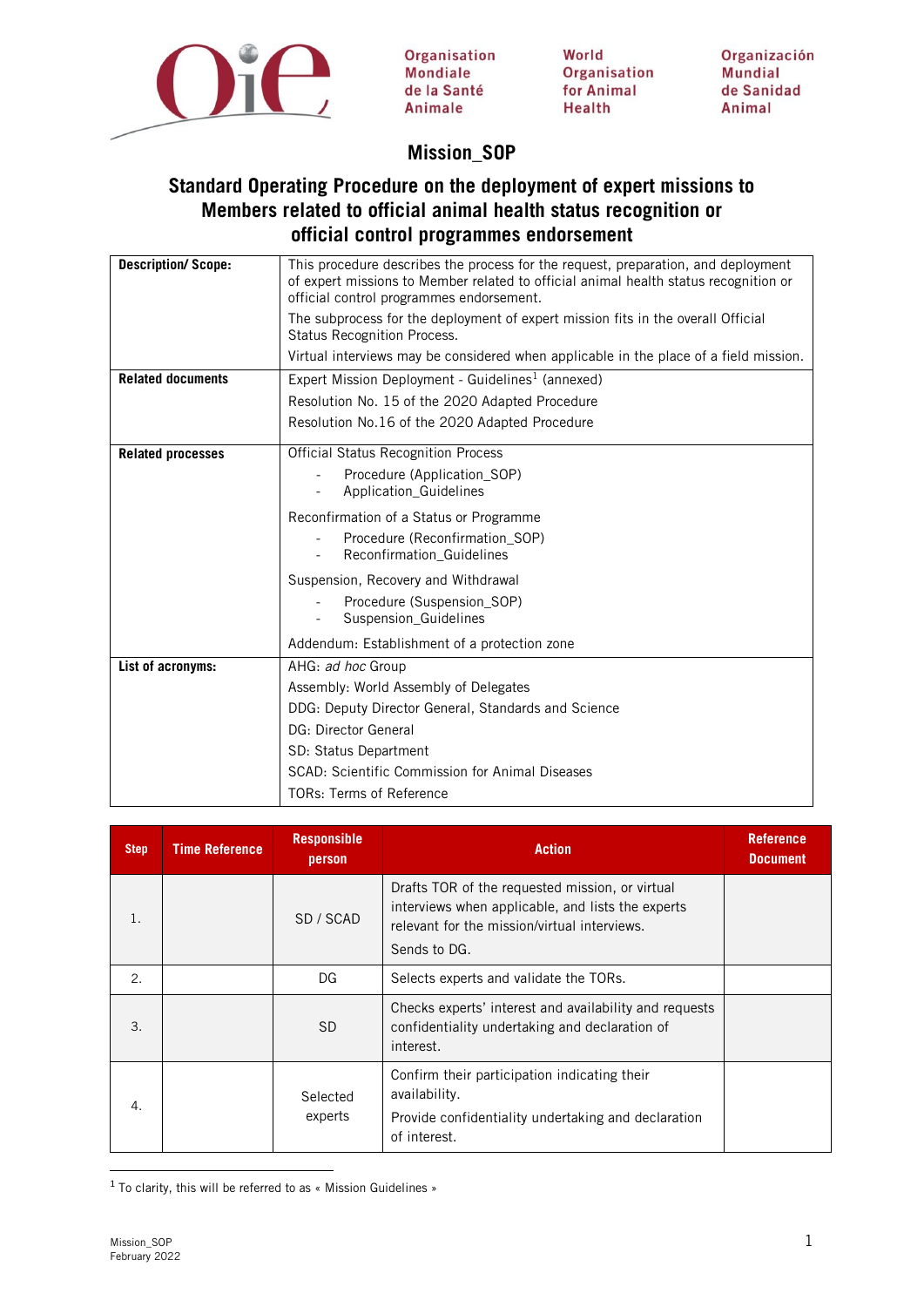| 5.  | DG                                      | Sends letter informing the Member of the identified<br>need to conduct an on-site mission or virtual<br>interviews including:<br>TORs of the expert team;<br>$\overline{\phantom{a}}$<br>names of selected experts;<br>proposal of dates for the mission/virtual<br>interviews;<br>and requesting approval for the mission/virtual<br>interviews and informing that the costs are to be<br>defrayed by the Member.<br>Requests OIE RR or SRR's support when relevant. |                                     |
|-----|-----------------------------------------|-----------------------------------------------------------------------------------------------------------------------------------------------------------------------------------------------------------------------------------------------------------------------------------------------------------------------------------------------------------------------------------------------------------------------------------------------------------------------|-------------------------------------|
| 6.  | Delegate                                | Receives the letter and responds to the OIE:<br>If the Member does not agree to host the<br>mission, see step 7;<br>If the Member agrees to host the mission,<br>see step 9.                                                                                                                                                                                                                                                                                          | Point B.2<br>Mission<br>Guidelines  |
| 7.  | SD/DG                                   | Explore alternatives to enable the mission and:<br>If mission is not feasible, see step 8;<br>If mission is feasible, see step 9.                                                                                                                                                                                                                                                                                                                                     |                                     |
| 8.  | <b>SD</b>                               | Informs SCAD President of the impossibility to carry<br>out a mission.                                                                                                                                                                                                                                                                                                                                                                                                |                                     |
| 8.1 | DG                                      | Sends letter notifying the Member that the Scientific<br>Commission will not be able to finalise its<br>assessment and to make an informed decision for its<br>recommendation to the Assembly; see step 12.                                                                                                                                                                                                                                                           |                                     |
| 9.  | Delegate                                | Selects between dates or proposes other availability.<br>Nominates a Contact Point to liaise with the SD and<br>organise the mission/virtual interviews.<br>Confirms funds availability.                                                                                                                                                                                                                                                                              | Point D.1.<br>Mission<br>Guidelines |
| 9.1 | <b>SD</b>                               | Confirms dates of the mission/virtual interviews with<br>the experts.                                                                                                                                                                                                                                                                                                                                                                                                 |                                     |
| 9.2 | SD / Member                             | For missions/virtual interviews related to the<br>recognition of animal health status and endorsement<br>of official control programmes, considers whether -<br>pending the mission's outcome - the application is<br>to be kept confidential or can be included<br>provisionally in the list of recommended status<br>recognition for countries or zones which is released<br>to all Delegates 60 days prior to the General Session.                                 | Point B.4<br>Mission<br>Guidelines  |
| 9.3 | <b>SD</b>                               | Prepares the list of Members proposed for official<br>recognition to be circulated to all Delegates,<br>specifying the Members with provisional<br>recommendation of adoption (cf. Application_SOP<br>step 36).                                                                                                                                                                                                                                                       |                                     |
| 9.4 | Mission<br>contact point /<br>RR or SRR | Prepares and sends draft itinerary of the mission or<br>agenda of the virtual interviews to SD.                                                                                                                                                                                                                                                                                                                                                                       | Point D.1.<br>Mission<br>Guidelines |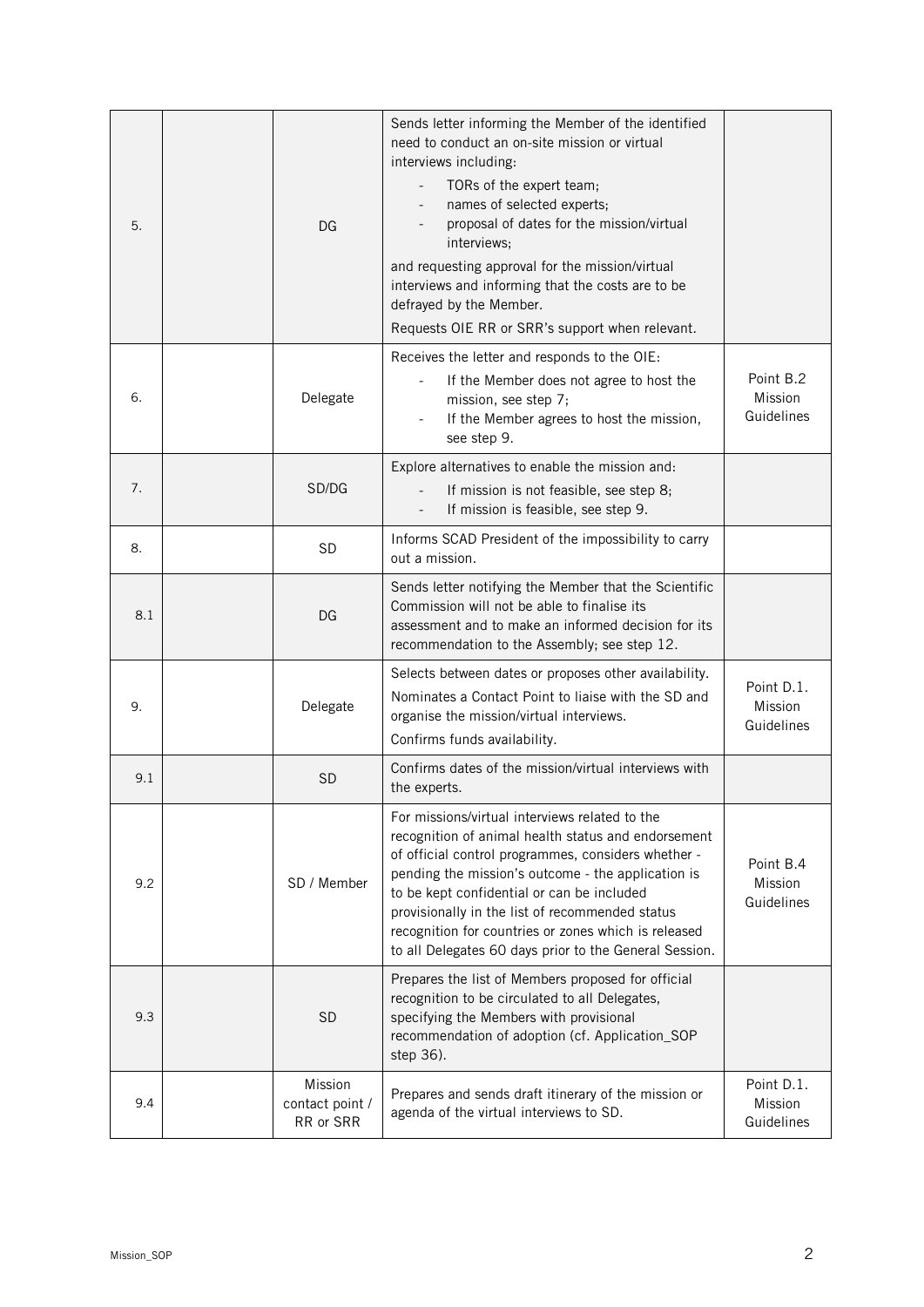| 9.5  |                                                                           | SD / President<br>of the SCAD/<br>Mission<br>contact point | Review the draft itinerary of the mission or agenda of<br>the virtual interviews.                                                                                                                 |                                    |
|------|---------------------------------------------------------------------------|------------------------------------------------------------|---------------------------------------------------------------------------------------------------------------------------------------------------------------------------------------------------|------------------------------------|
| 9.6  |                                                                           | DG/Delegate                                                | Endorse the itinerary of the mission or agenda of the<br>virtual interviews.                                                                                                                      |                                    |
| 9.7  |                                                                           | Expert Team                                                | Carries out the mission/virtual                                                                                                                                                                   | Point D.2<br>Mission<br>Guidelines |
| 9.8  | Within 3 weeks<br>after<br>completion of<br>mission/virtual<br>interviews | <b>Expert Team</b><br>leader                               | Provides a detailed draft report to OIE.                                                                                                                                                          |                                    |
| 9.9  |                                                                           | <b>SD</b>                                                  | Revises the draft report for compliance with TORs,<br>and sends to DDG/DG.                                                                                                                        |                                    |
| 9.10 |                                                                           | DG                                                         | Reviews the draft report for recommendations made<br>to OIE and sends it to Member for information and<br>comments.                                                                               |                                    |
| 9.11 |                                                                           | Delegate                                                   | Review the report and:<br>If the Delegate has comments on the<br>report, provides them to OIE and see step<br>9.12;<br>If the Delegate has no comments, endorses<br>the report and see step 9.14. |                                    |
| 9.12 |                                                                           | <b>SD</b>                                                  | Prepares final report taking into account comments<br>made and sends final report to the DG and DDG for<br>information.                                                                           |                                    |
| 9.13 |                                                                           | DG                                                         | Sends final report to Delegate.                                                                                                                                                                   |                                    |
| 9.14 |                                                                           | <b>SD</b>                                                  | Sends report to the SCAD President.                                                                                                                                                               |                                    |
| 9.15 |                                                                           | <b>Budget Unit</b>                                         | Prepares an invoice for the Member to reimburse the<br>OIE on the cost of the mission/virtual interviews.                                                                                         |                                    |
| 9.16 |                                                                           | DG                                                         | Sends the invoice to Delegate.                                                                                                                                                                    |                                    |
| 9.17 |                                                                           | President of<br>the SCAD                                   | Decides whether to study the report at physical<br>meeting or through electronic consultation.                                                                                                    |                                    |
| 9.18 |                                                                           | <b>SCAD</b>                                                | Assesses the report and provides final<br>recommendation; and:<br>If the outcome is positive, see step 9.19;<br>If the outcome is negative, see step 9.20;                                        |                                    |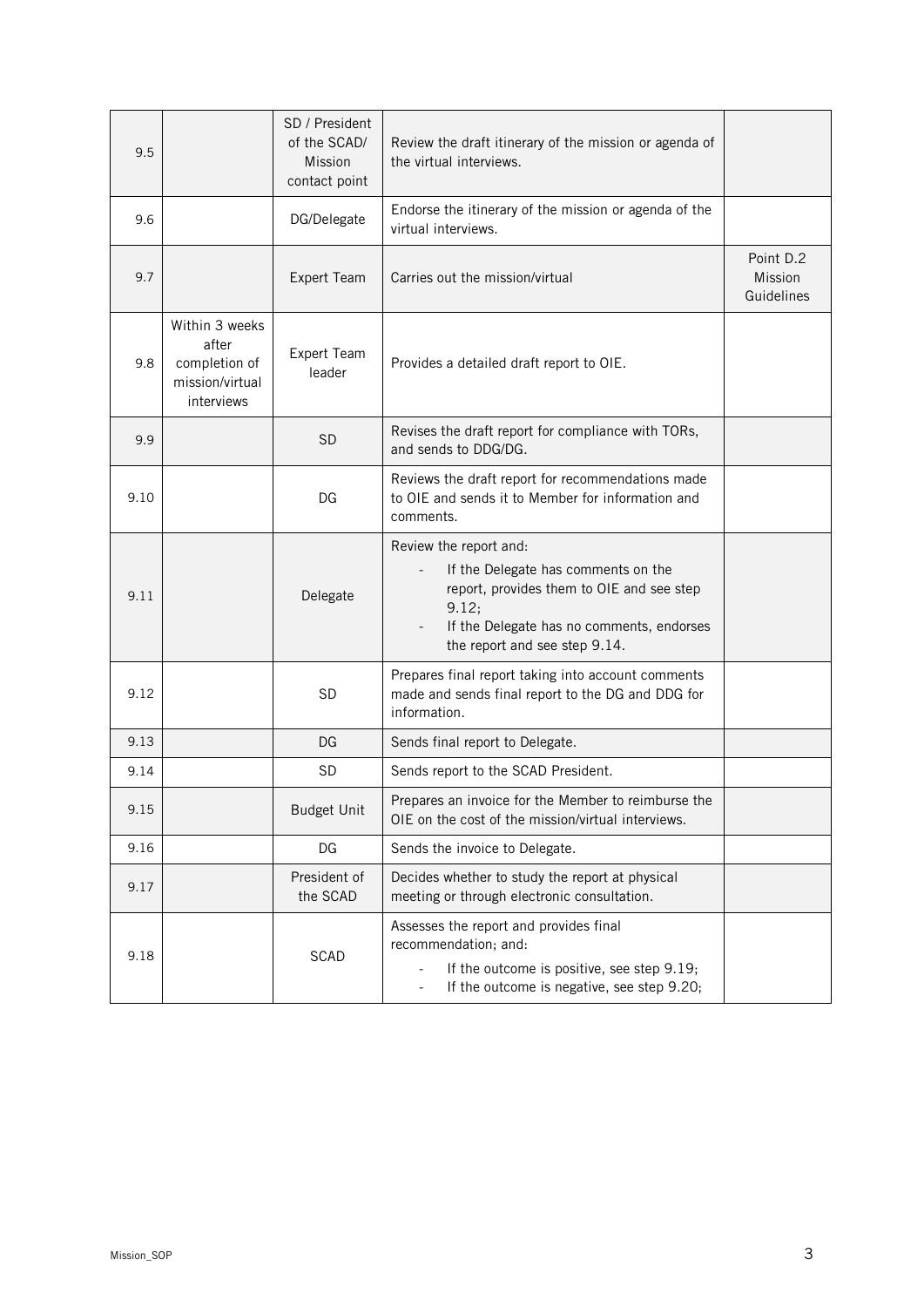| 9.19 | DG | Sends a letter reporting on the mission/virtual<br>interviews and informing the Member of the positive<br>outcome, and:<br>If the Member was temporarily included in<br>the current year's list, see step 10;<br>If the Member was not temporarily included<br>in the list, see step 11. |  |
|------|----|------------------------------------------------------------------------------------------------------------------------------------------------------------------------------------------------------------------------------------------------------------------------------------------|--|
| 9.20 | DG | Sends a letter reporting on the mission/virtual<br>interviews and informing the Member of the negative<br>outcome; and:<br>If the Member was temporarily included in<br>the current year's list, see step 12;<br>If the Member was not included in the list,<br>end of procedure.        |  |
| 10.  | DG | Confirms the inclusion of the Member in the current<br>year's Resolution.                                                                                                                                                                                                                |  |
| 11.  | DG | Confirms the inclusion of the Member on the<br>following year's list and requests that an update of<br>the dossier be provided before the following February<br>SCAD meeting.                                                                                                            |  |
| 12.  | DG | Removes the Member from the current year's<br>Resolution.                                                                                                                                                                                                                                |  |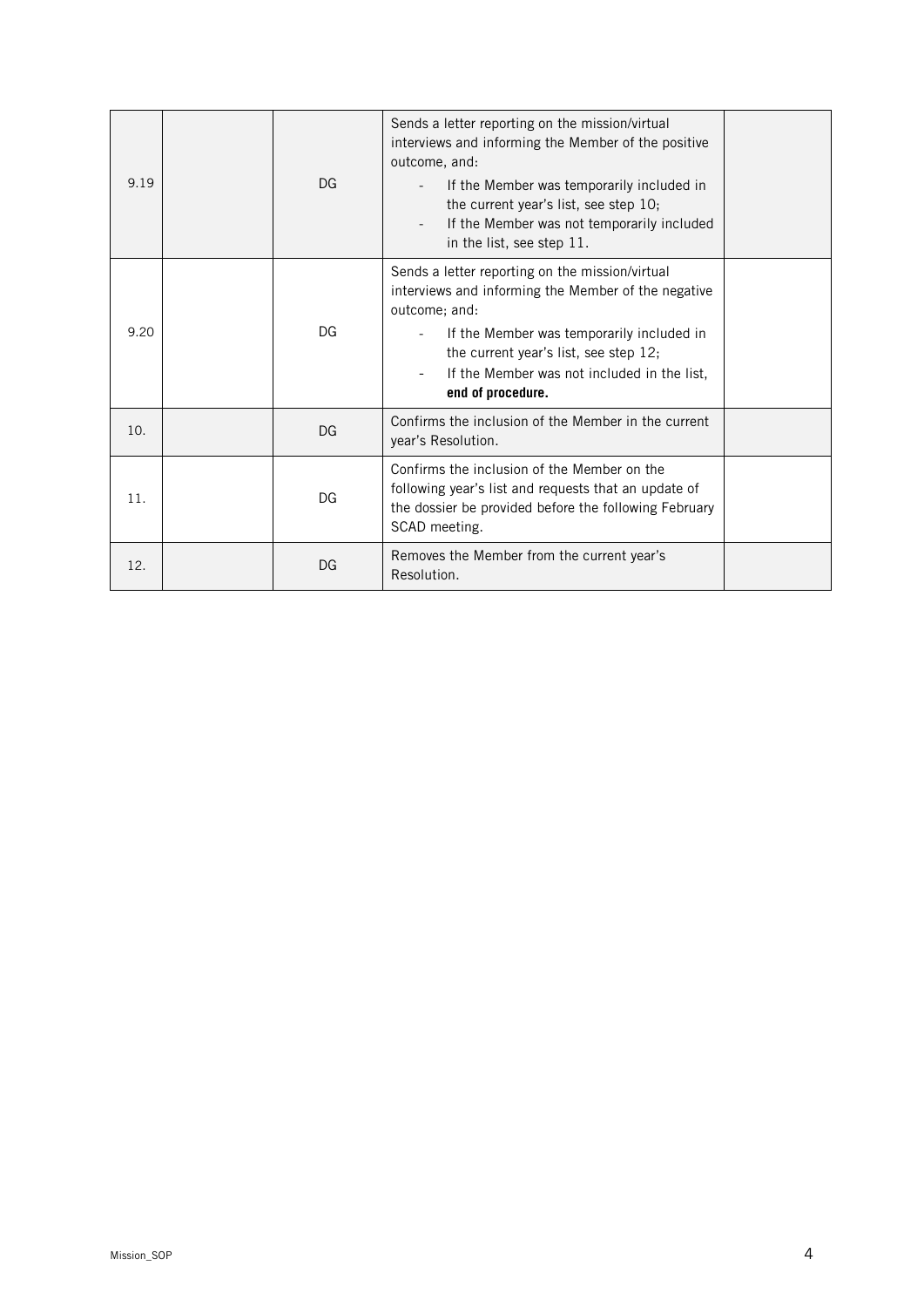

Organisation **Mondiale** de la Santé Animale

**World** Organisation for Animal Health

Organización Mundial de Sanidad Animal

## **Mission\_Guidelines**

## **Guidelines for the deployment of expert missions to Members related to official animal health status recognition or official control programmes endorsement**

## **A. Criteria for the deployment of an expert mission**

## **Scope of the missions**

The OIE Scientific Commission may decide to recommend the Director General to deploy an expert mission to Members as part of:

- the evaluation of the Member's dossier (cf. Point D.5. of Application\_Guidelines), including for recovery of status or evaluation of a official control programme;
- a mechanism to assess the maintenance over time of an officially recognised animal health status or of an endorsed official control programme (cf. Point C.3. Reconfirmation\_Guidelines).

Depending on the Terms of Reference and specific objectives of a mission, the Scientific Commission may recommend that virtual interviews with the Member's Veterinary Services and other key stakeholders be conducted prior to or in place of a field mission. This alternative option will be considered on a caseby-case basis, also taking into account potential circumstances that may hinder deployment of a field mission (e.g., budget constraints, sanitary crisis, national insecurity, etc.). Notwithstanding, if a conclusion cannot be reached after virtual interviews have been conducted, the Scientific Commission may request that a field mission be deployed.

### **Criteria for consideration of a mission to an applicant Member**

The Director General assesses if the situation fills in the criteria for a mission and possibly prioritises the different missions, evaluating whether:

- not enough evidence was provided in the dossier to verify compliance with the provisions of the Terrestrial Animal Health Code (Terrestrial Code) for the control of the particular disease, regarding :
	- o the transparency of annual disease reporting to the OIE;
	- $\circ$  the capability of the Veterinary Services to maintain the status overtime;
	- o the implementation and effectiveness of the measures presented in the dossiers (unorthodox approaches for disease control, verification of information presented in dossier);
	- o the surveillance implemented to substantiate disease freedom;
	- o the system to prevent the introduction of the pathogens and the contingency/emergency plans in case of their introduction;
	- $\circ$  the implementation and effectiveness of the animal identification system and of the control of animal movement, in particular in case of a zoning approach;
	- o the effectiveness of the ruminant-to-ruminant feed ban for BSE risk status;
- discrepancies are apparent within the information presented in the dossier or between the dossier and other available information (e.g. publicly available reports and information, knowledge from regional experts, etc.) and they cannot be solved through written communication.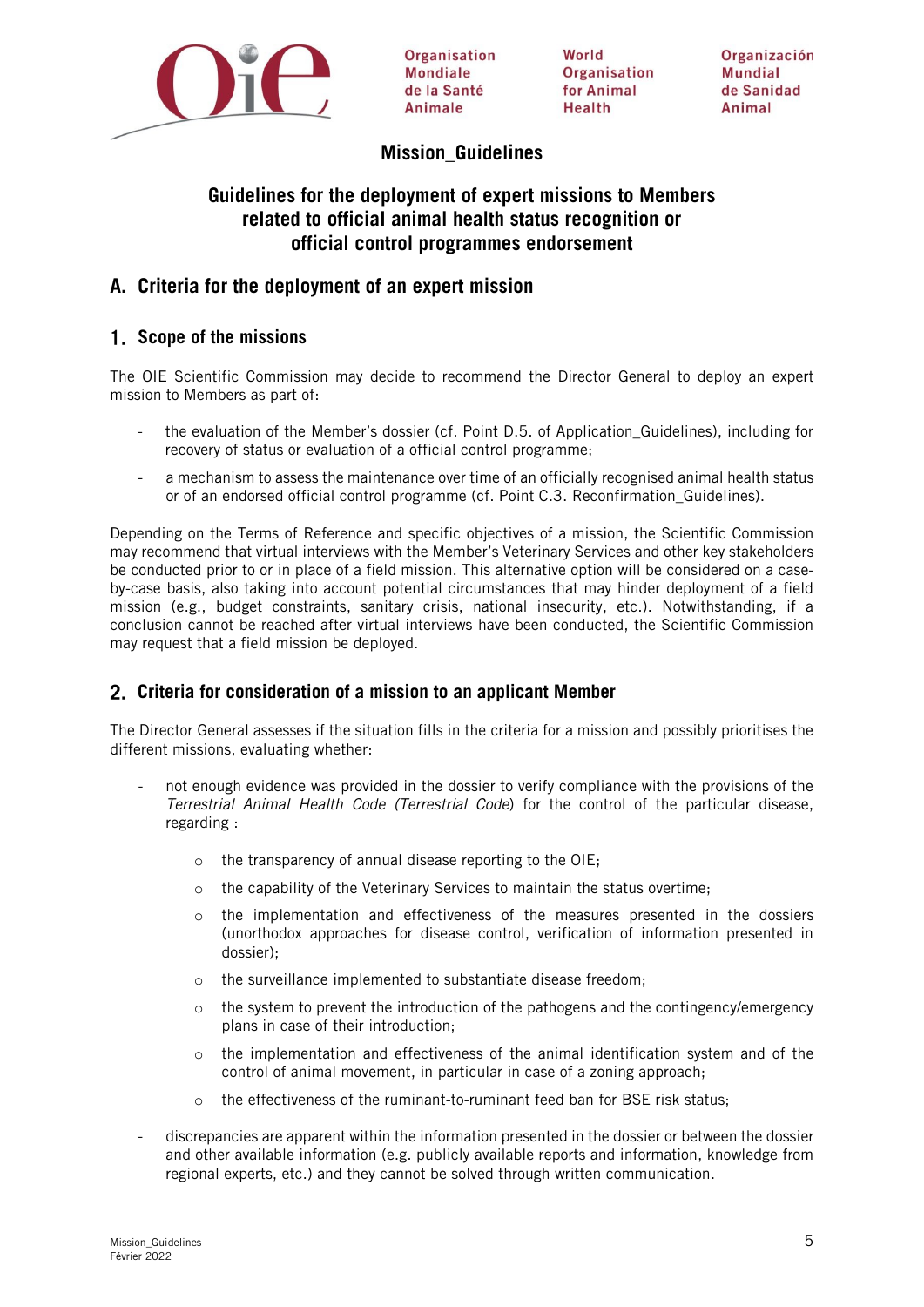A mission may also be considered when the Member extends an invitation for such a mission, in order to substantiate its application and when there are indications that the situation may be better than what was expressed in the dossier and/or when a need has been identified to resolve a misunderstanding of the OIE requirements.

As an alternative to field missions, virtual interviews may be proposed to be conducted with the applicant Member's Veterinary Services and other key stakeholders to further clarify issues arising from the application that may impact the conclusion of the assessment.

Specific missions may also be proposed to Members that have applied several times with negative outcomes, to support them in identifying and fixing the gaps.

#### **Criteria for consideration of a maintenance monitoring mission**

In the case of the maintenance of an officially recognised animal health status, a mission may be considered if:

- available information indicates that the Member may not be fully compliant anymore with the provisions of the Terrestrial Code for the control of the particular disease, regarding for example:
	- o transparency of animal disease reporting to the OIE;
	- o capability of the Veterinary Services to maintain the status or to implement the official control programme;
	- $\circ$  the system to prevent the introduction of the pathogen, including animal movement control and emergency systems.
- the Scientific Commission wishes to monitor the follow-up of recommendations given by experts;

In the case of the maintenance of the validation of an official control programme, a mission may be considered to:

- $\circ$  verify continuous compliance with the timelines and performance indicators of the programme;
- o assess whether or not an apparent increase in the incidence of the concerned disease can be addressed by the programme.

As an alternative to a field mission, virtual interviews may be considered to be conducted with the Member's Veterinary Services and other key stakeholders to further clarify issues arising from the annual reconfirmations that may impact the maintenance of the allocated animal health status or progress of the official control programme.

### **B. Approval and communication on the mission**

### **Cost of the mission**

The travel and accommodation costs of the expert mission are to be defrayed by the Member concerned in accordance with Resolution No. 16 of the 2020 Adapted Procedure. The experts do not receive an honorarium. In case of virtual interviews, interpretation costs (when needed), and remote attendance allowance of experts<sup>[2](#page-5-0)</sup> are to be defrayed by the Member concerned.

<span id="page-5-0"></span><sup>2</sup> OIE Director General's Memorandum NS 2020/2 of 1 September 2020.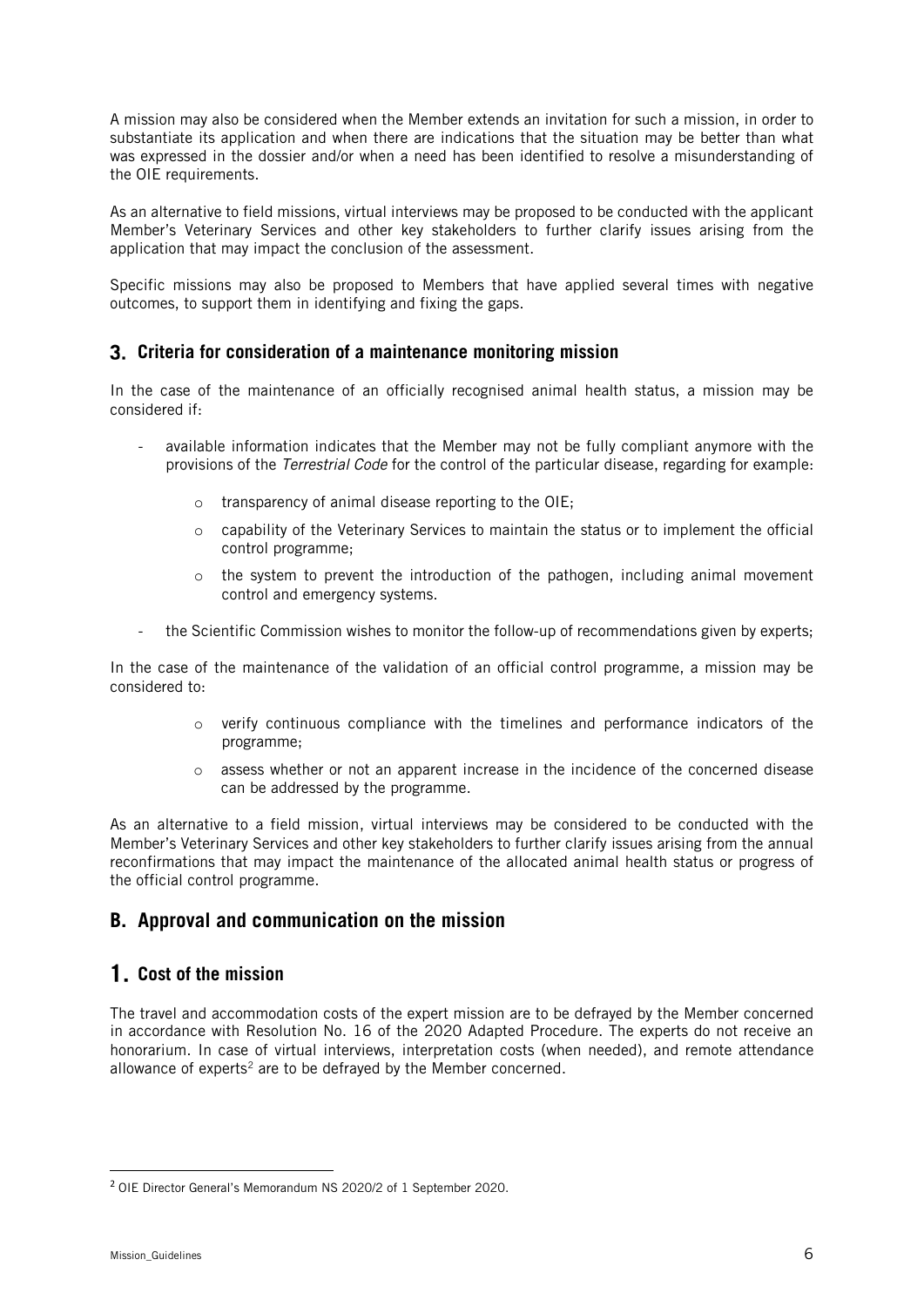The Director General approves the advance on costs; after the mission or virtual interviews, the Delegate receives an invoice and the Member reimburses the OIE for the cost of the mission (i.e., international flight tickets, per-diem, interpretation costs, remote attendance allowance of experts, as applicable).

In the case where the Member cannot sustain the cost of the mission, the OIE may provide support in exploring alternative sources of funding.

### **Approval of the mission**

Members may accept or refuse to host a proposed mission or virtual interviews. In the case where a Member does not accept to host the mission or virtual interviews, the Scientific Commission will not be able to finalise its assessment and to make an informed decision to recommend the OIE World Assembly of Delegates (hereafter the Assembly). As a consequence:

- the Scientific Commission will not be able to recommend the potential official recognition of the Member's animal health status or to approve its status recovery; or to recommend the potential endorsement of its official control programme;
- the Scientific Commission will not be able to recommend the maintenance of the Member on the relevant Resolution listing the Members and zones with an animal health status or the Members with an endorsed official control programme at the forthcoming General Session. To this end, the official animal health status of the concerned Member may be suspended or the endorsement of a official control programme be withdrawn.

#### **Communication to the Assembly**

For those Members that accept to host the mission, the calendar has to be carefully considered when selecting the dates of the mission, especially when the mission is deployed to finalise the assessment of the application for animal health status recognition or official control programme endorsement. Taking into consideration that the list of Members and zones for which the Scientific Commission has recommended to recognise an official animal health status or to endorse an official control programme at the forthcoming General Session has to be circulated to all Delegates at least 60 days prior to the General Session (cf. Point D of Application\_SOP), there are three possibilities:

- i) Experts are available to conduct the mission before the General Session to possibly allow the recognition of the animal health status or the endorsement of the official control programme at the following General Session.
	- If the Member wishes to **keep its application confidential** until the mission is conducted, the OIE will not be able to include the Member or zone on the list to be announced to all Delegates for consideration and comments.

If the outcome of the mission supports the official recognition of the Member or zone, it will be proposed for adoption at the General Session of the subsequent year, provided that i) there had been no disease outbreaks or significant change in the epidemiological situation since its application; ii) an updated dossier has been provided to the OIE.

If the Member agrees to **lift the confidentiality** on its application, its name will be provisionally included in the list released for potential official recognition at the forthcoming General Session. If the outcome of the mission is satisfactory, this will allow the Member or zone to be officially recognised at the forthcoming General Session. However, if the outcome of the mission is not satisfactory, the Member will be delisted from the proposal while the identity of the Member or zone would already have been released.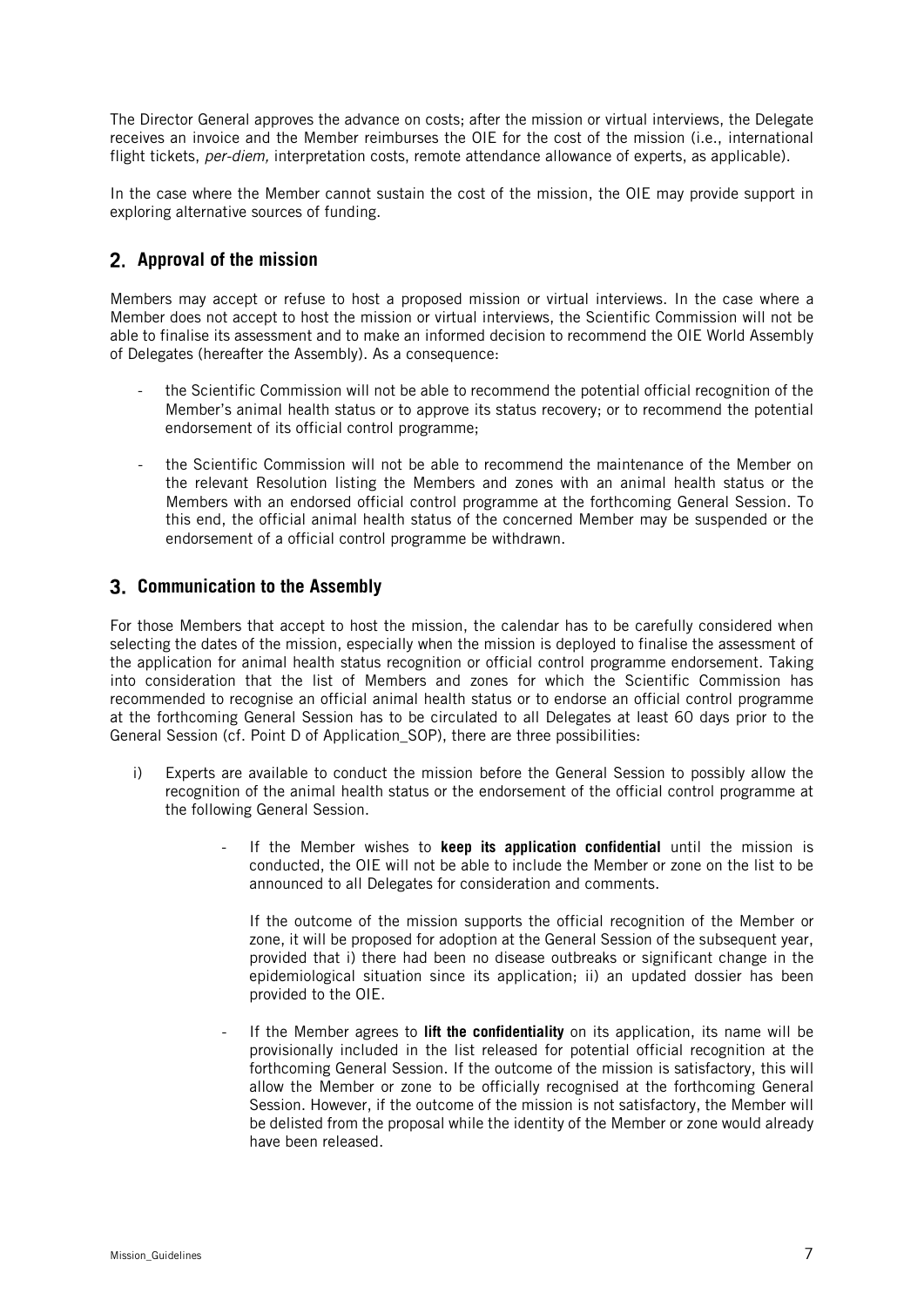ii) Experts are not available to conduct the mission before the forthcoming General Session and therefore, the evaluation will be considered pending to the mission, for possible recognition of the animal health status or the endorsement of the official control programme at the subsequent General Session.

The applicant Member will not be included on the list to be announced to all Delegates and the application will remain confidential until the outcome of the mission.

However, an evaluation cannot be put on hold for more than one year and if a mission cannot be conducted before the subsequent General Session, it will be concluded that the Scientific Commission cannot make an informed decision to recommend the Member for official recognition of its animal health status or for potential endorsement of its official control programme. To achieve the desired animal health status or the endorsement of its official control programme, the Member will have to re-apply.

### **C. Selection of experts for the mission**

#### **Team composition**

The Expert team is normally composed of at least two OIE experts on the relevant disease, who may be accompanied by the OIE regional or sub-regional representative and an OIE officer from the Status Department in charge of that particular disease.

While the OIE experts are responsible for the assessment of the Member compliance with the requirements of the Terrestrial Code, the OIE officer ensures that the Terms of Reference of the mission and the present procedure are respected.

#### **Criteria for the selection of experts**

The selection of the OIE experts depends on:

- their domain of expertise (laboratory, epidemiology, control programmes, ...);
- their knowledge of the regional epidemiology of the disease;
- their understanding of the OIE mandates and standards, in particular with regard to official status recognition and endorsement of official control programme;
- their availability.

Experts are requested to fill in and sign a confidentiality undertaking and declaration of interest. To avoid any conflict of interest, experts having the citizenship of the visited or interviewed Member are not selected. Moreover, neither members of the SCAD nor members of the *ad hoc* Group which will assess the dossier can be selected as experts for such missions or virtual interviews.

### **D. Preparation and deployment of the mission**

#### **Preparation of the mission programme**

Members are requested to nominate a Contact Point who will be in charge of organising the mission or virtual interviews and liaising with the Status Department throughout the process.

The draft itinerary, prepared by the Member with the possible support of the Regional Representative or Sub-Regional Representative, should be based on the TORs provided by the OIE and entail:

- a day-by-day programme,
- the locations/facilities to visit or relevant stakeholders for soliciting information,